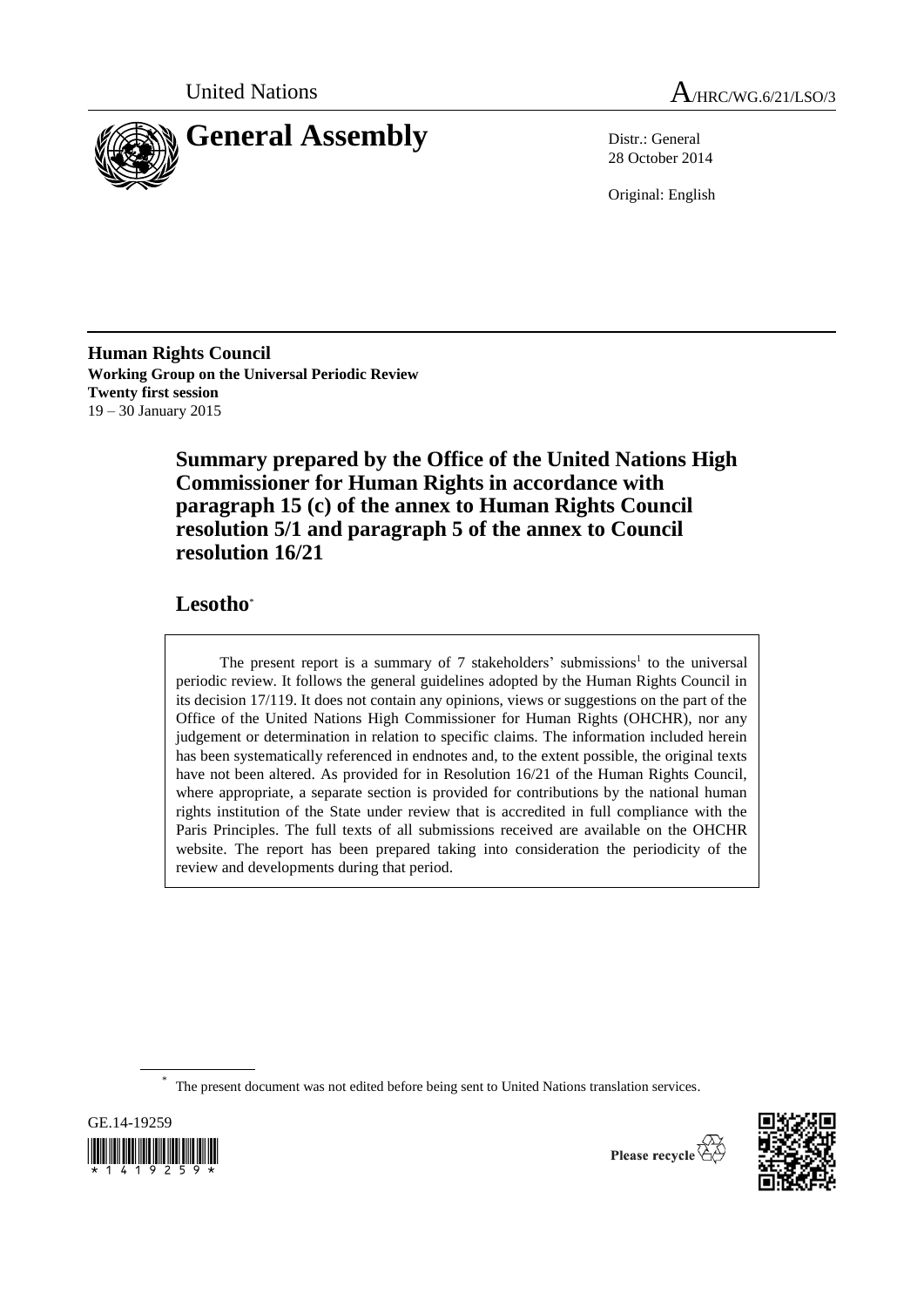# **Information provided by stakeholders**

## **A. Background and framework**

## **1. Scope of international obligations**

1. Commonwealth Human Rights initiative (CHRI) stated that since the universal periodic review of Lesotho on 5 May 2010 (2010 review)<sup>2</sup>, the Government of Lesotho has ratified the International Convention for the Protection of All Persons from Enforced Disappearance. However, Lesotho was yet to ratify the Optional Protocol to the Convention against Torture and Other Cruel, Inhuman or Degrading Treatment or Punishment (OP-CAT) and the Second Optional Protocol to the International Covenant on Civil and Political Rights, aiming at the abolition of the death penalty (ICCPR-OP2).<sup>3</sup>

2. International Commission of Jurists (ICJ) stated that Lesotho should become party to OP-CAT. Lesotho should also consider ratifying the Optional Protocol to the Convention on the Rights of Persons with Disabilities; the Optional Protocol to the International Covenant on Economic, Social and Cultural Rights; the Optional Protocol to the International Covenant on Civil and Political Rights; ICCPR-OP2; the Optional Protocol to the Convention on the Rights of the Child on a Communications Procedure; and the Optional Protocol to the Convention on the Elimination of All Forms of Discrimination against Women. 4

3. ICJ stated that Lesotho should, without delay, lift its reservation to article 2 of the Convention on the Elimination of All Forms of Discrimination against Women. 5

#### **2. Constitutional and legislative framework**

4. Development for Peace Education (DPE) stated that the Constitution of Lesotho (Constitution) provides for fundamental human rights and freedoms. However, only civil and political rights are justiciable. Socio-economic and cultural rights are not justiciable and appear in the Constitution as principles of state policies.<sup>6</sup>

5. Lesotho National Federation of Organisations of the Disabled (LNFOD) stated that while the Constitution makes provision for freedom from discrimination, it does not specifically provide for disability as a ground for discrimination. It recommended that provision be made in the Constitution for disability as a specific ground of discrimination.<sup>7</sup>

6. LNFOD stated that the protection of the rights of persons with disabilities is required in the form of a disability equity law which will bring the provisions of the Convention on the Rights of Persons with Disabilities into national law, thus ensuring that Lesotho lives up to its obligations under international law.<sup>8</sup>

7. CHRI recommended that the Government of Lesotho enact a Right to Information Act, compatible with internationally recognised best practices. This will ensure the right of every citizen to access government records, and will enable effective public oversight of public authorities.<sup>9</sup>

## **3. Institutional and human rights infrastructure and policy measures**

8. DPE stated that the mandate of the Ombudsman is limited and excludes decisions of the Cabinet; thus offering no protection against any arbitrary actions of the State.<sup>10</sup>

9. ICJ stated that Lesotho should expedite the establishment of a national human rights commission to assist and strengthen the investigation of allegations of torture.<sup>11</sup> Lesotho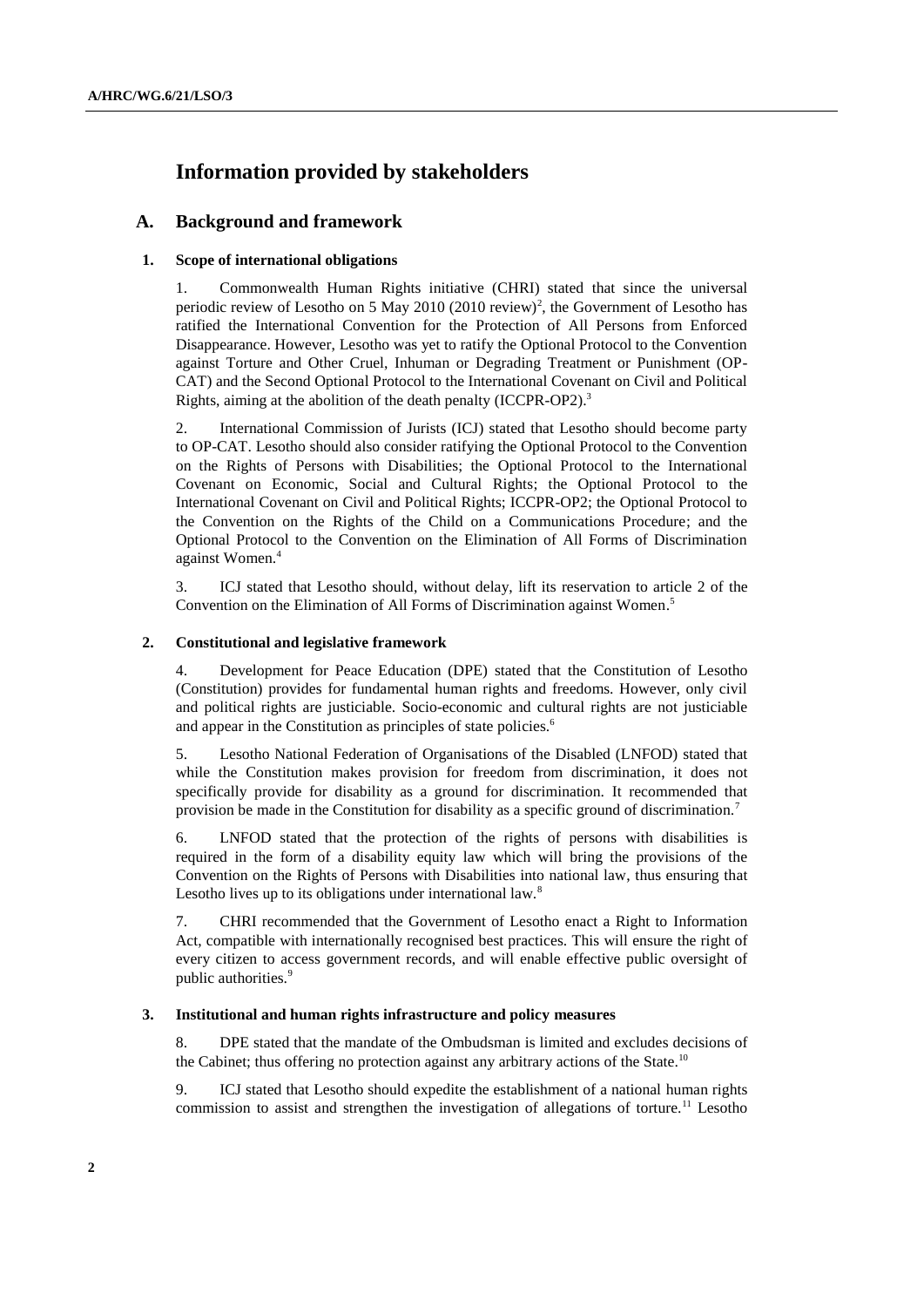should also establish a national preventive mechanism, as recommended by the Committee against Torture.<sup>12</sup>

10. ICJ stated that Lesotho should include international human rights training as a module in training of police and prison officers.<sup>13</sup>

## **B. Cooperation with human rights mechanisms**

#### **1. Cooperation with treaty bodies**

11. CHRI stated that Lesotho accepted the recommendation made during the 2010 review to intensify efforts to submit all overdue reports.<sup>14</sup> However, Lesotho remains in breach of its reporting obligations to the Human Rights Committee, the Committee against Torture, the Committee on Economic, Social and Cultural Rights, the Committee on the Rights of the Child, the Committee on Migrant Workers, the Committee on the Rights of Persons with Disabilities and the Committee on the Elimination of Racial Discrimination.<sup>15</sup>

12. ICJ stated that Lesotho should comply with its reporting obligations under the Convention against Torture and Other Cruel, Inhuman or Degrading Treatment or Punishment, the International Covenant on Civil and Political Rights, the International Covenant on Economic, Social and Cultural Rights, the Convention on the Rights of Persons with Disabilities, and the International Convention on the Protection of the Rights of All Migrant Workers and Members of Their Families.<sup>16</sup>

## **2. Cooperation with special procedures**

13. CHRI stated that Lesotho has not issued a standing invitation to the Special Procedures Mandate Holders.<sup>17</sup> It also stated that the request for a visit by the Special Rapporteur on extreme poverty and human rights made in 2012 remains pending.<sup>18</sup>

## **C. Implementation of international human rights obligations, taking into account applicable international humanitarian law**

## **1. Equality and non-discrimination**

14. CHRI stated that during the 2010 review, Lesotho rejected recommendations with regard to the elimination of gender-based discrimination. It stated that the validity of the discriminatory provisions of customary law was confirmed by a decision of the Constitutional Court in the case of Masupha vs The Senior Resident Magistrate for the Subordinate Court of Berea and Others. In that case, the Constitutional Court upheld section 10 of the Chieftainship Act which prohibits first-born daughters from inheriting chieftainship. Similar provisions also remain in force in relation to inheritance of property.<sup>19</sup> CHRI recommended that the Government of Lesotho incorporate the principle of equality between men and women into domestic law and enact law prohibiting discrimination based on gender. 20

15. Matrix Support Group Association (MSGA) stated that lesbian, gay, bisexual, transgender and intersex (LGBTI) persons face discrimination from health care providers when accessing medical care for HIV and AIDS and other sexual health services. $21$  They also face discrimination when accessing services from public offices, such as the Chief's Office.<sup>22</sup>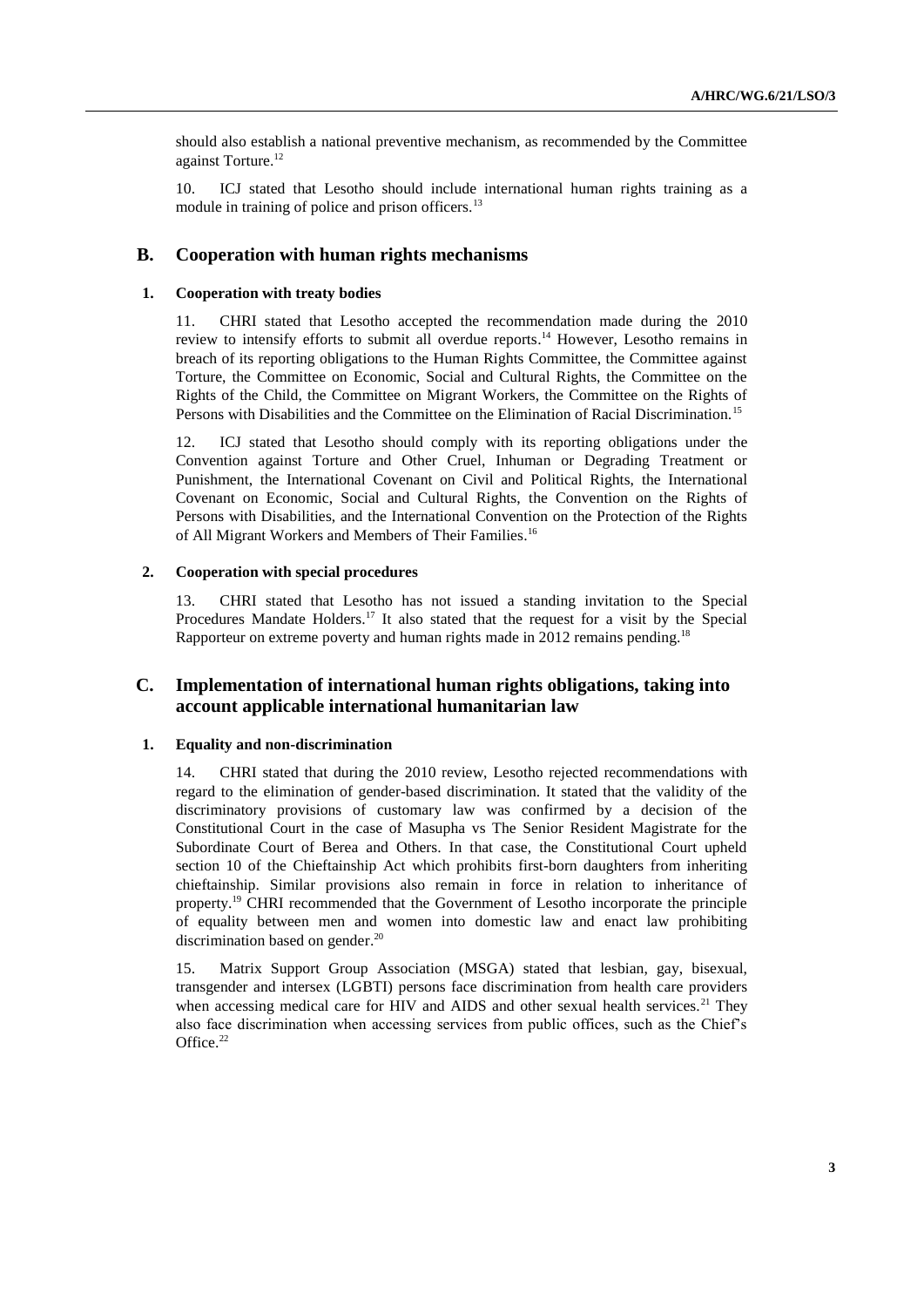#### **2 Right to life, liberty and security of the person**

16. CHRI stated that Lesotho rejected the 10 recommendations made during the 2010 review on the abolition of the death penalty. $^{23}$ 

17. ICJ stated that there were widespread acts of torture and cruel, inhuman or degrading treatment by members of the security services. Police and prison officers who committed acts of torture have not been discharged from service or subjected to disciplinary sanction. Although some victims were able to obtain some redress through the award of monetary damages, the Government of Lesotho has failed to take the measures necessary to prevent torture and to hold the perpetrators accountable.<sup>24</sup> Lesotho has also failed to enact specific legislation criminalising torture and inhuman and degrading treatment.<sup>25</sup> ICJ stated that Lesotho should criminalize acts of torture and ensure that perpetrators are held accountable through criminal investigations, prosecution and, where appropriate, criminal sanctions.<sup>26</sup>

18. DPE stated that there were reported cases of torture of women and children by the police during anti-crime operations. Some family members were reportedly tortured because the suspect was not found during the raids. $27$ 

19. CHRI stated that domestic and sexual violence against women was widespread, with high rates of death amongst women as a result of violence by their partners. However, police data on the prevalence of such incidents remained insufficient. In 2011, Parliament discussed a domestic violence bill, intended to tackle the issue in a more formalised and effective manner, but there is no available information regarding the status of this bill.<sup>28</sup> CHRI recommended that the Government of Lesotho improve the existing response to domestic violence by ensuring that all allegations of domestic violence are appropriately investigated; and undertake awareness raising campaigns on domestic abuse for law enforcement personnel and the general public.<sup>29</sup>

20. Global Initiative to End All Corporal Punishment of Children stated that corporal punishment is unlawful in the penal system but is not prohibited in the home, alternative care settings, day care facilities and schools. It also stated that Article 16 of the Children's Protection and Welfare Act 2011 provides for justifiable discipline of children.<sup>30</sup>

#### **3. Administration of justice, including impunity, and the rule of law**

21. DPE stated that the independence of the judiciary is questionable given that the Chief Justice is appointed by the King, acting on the advice of the Prime Minister. The appointment of the other judges is done by the Judicial Commission Service Commission whose members are appointed by the Prime Minister. The exclusion of important stakeholders in this process, such as the Law Society of Lesotho, is a cause of concern.<sup>31</sup>

22. ICJ stated that the Constitution does not explicitly identify either the President of the Court of Appeal or the Chief Justice as head of the Judiciary. This lack of clarity has led to a crisis that had paralysed the proper administration of justice.<sup>32</sup> ICJ stated that Lesotho must clarify who is the head of the Judiciary in order to ensure the independence of the judiciary and the fair and effective administration of justice.<sup>33</sup>

23. ICJ stated that the ad hoc nature of the Court of Appeal erodes judicial independence. Judges appointed to the Court of Appeal are drawn from outside Lesotho and are hence foreign nationals. The Government of Lesotho should ensure that suitably qualified nationals are among those appointed to the Court of Appeal. The President of the Court of Appeal should be a member of the Judicial Services Commission. The Judicial Services Commission should have a broad representation, including members of academia, law society and civil society. This will enhance competence, independence and increase public confidence in the judiciary.34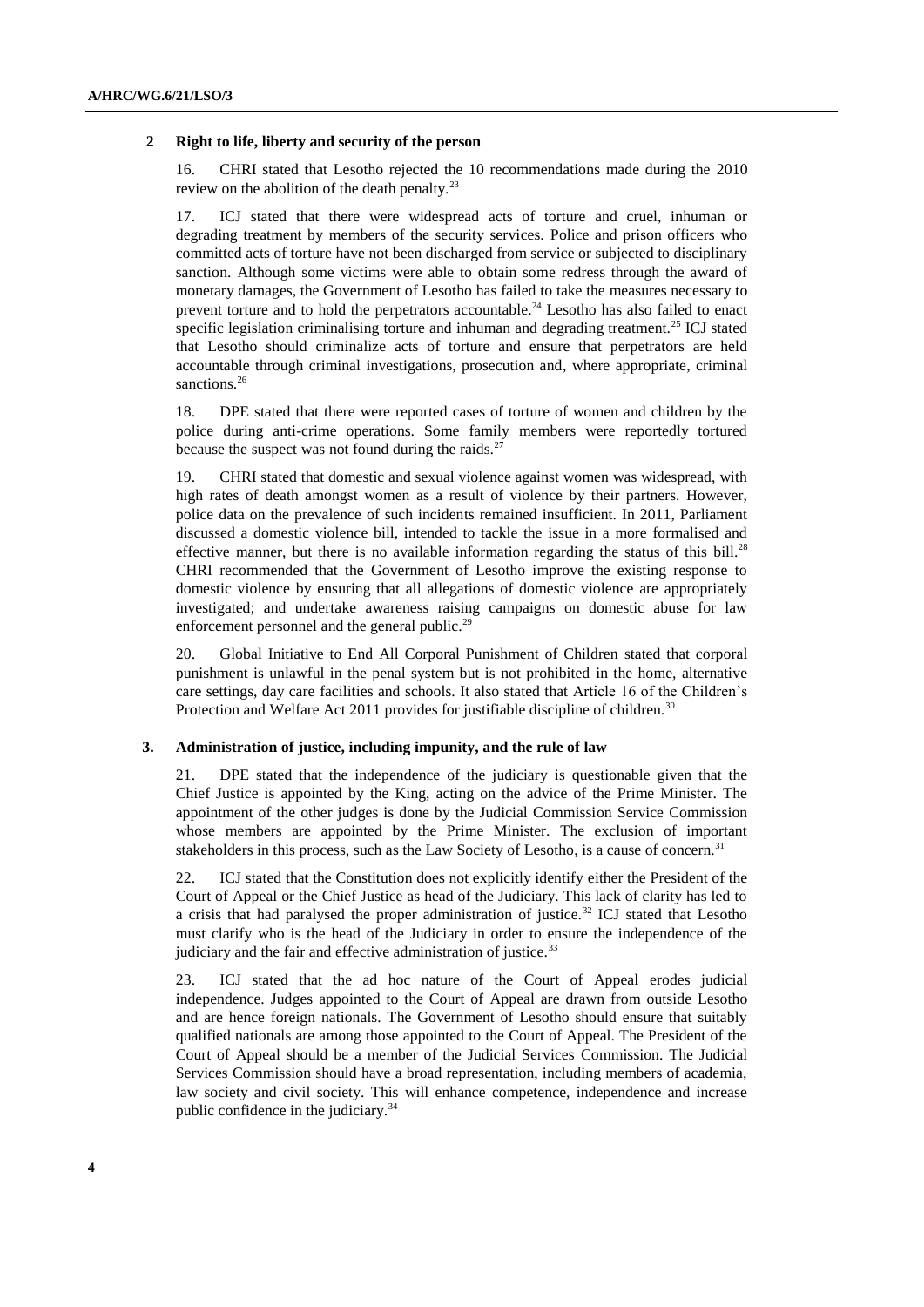24. LNFOD stated that there was a lack of supportive services to assist persons with disabilities to effectively access the court system. Sign language interpreters and psychologist to support such persons are not easily accessible.<sup>35</sup>

25. LNFOD stated that the provisions of section 219 of the Criminal Procedure and Evidence Act 1981 discriminate against persons with mental disability by not requiring an evaluation of mental capacity before their evidence is taken to be inadmissible. This violates the right to access justice and equality before the law of persons with mental disability.<sup>36</sup>

26. During its fact-finding mission to Lesotho, ICJ noted complaints about delays in the delivery of judgments and sentences. Judges have attributed the backlog to inadequate resources and facilities, as well as the high volume of cases.<sup>37</sup> ICJ stated that Lesotho should take steps to ensure full respect for the right to fair trial in accordance with international standards by inter alia preventing backlogs and delays in the judicial proceedings. 38

#### **4. Right to privacy, marriage and family life**

27. CHRI noted that the Government of Lesotho rejected all the recommendations in relation to same-sex sexual conduct, received during the  $2010$  review.<sup>39</sup> It stated that in 2012, a new penal code was introduced which does not address sexual orientation, but overrides the previous common law provisions which criminalised same-sex sexual conduct.<sup>40</sup> Also, national legislation does not specifically address discrimination based on sexual orientation and gender identity. CHRI recommended that the Government of Lesotho hold a constructive dialogue on sexual orientation and gender identity with all relevant stakeholders, including government ministries, civil society and religious leaders; introduce targeted policies to eradicate discrimination based on sexual orientation and gender identity; and provide appropriate training to law enforcement officials in accordance with the Yogyakarta Principles.<sup>41</sup>

28. MSGA stated that diverse sexual orientation, gender identity and gender expression are negatively viewed by society. The practice of same-sex relationships is regarded as being against Sesotho culture and principles of morality. This attitude is strongly woven into the fabric of society and people are exposed to marginalization, exclusion and genderbased violence.<sup>42</sup>

29. MSGA stated that the role of Christianity and traditions in Lesotho remain key elements in the Basotho Society and the position of Christianity and traditions is that same sex relationships are evil and foreign. For this reason, some churches do not accommodate members who are perceived as non-conforming in terms of their sexual orientation, gender identity and expression.<sup>43</sup>

30. MSGA stated that both the customary law as well as the civil rights law perceives marriage to be a union between people of the opposite sexes, which is male and female. Marriage between persons of the same sex is regarded as wrongful and therefore cannot be entered into. MSGA stated that this is unconstitutional as it violates the right to choice, the right to privacy and family life as well as the freedom of association.<sup>44</sup>

#### **5. Freedom of expression, association and peaceful assembly**

31. CHRI stated that freedom of expression was enshrined in the Constitution. However, the absence of clear, pragmatic and rights-based media legislation prevents the realisation of this constitutional guarantee.<sup>45</sup>

32. CHRI stated since the 2010 review, there has been a decline in the overall number of cases involving alleged infringements of media freedom. However, there were several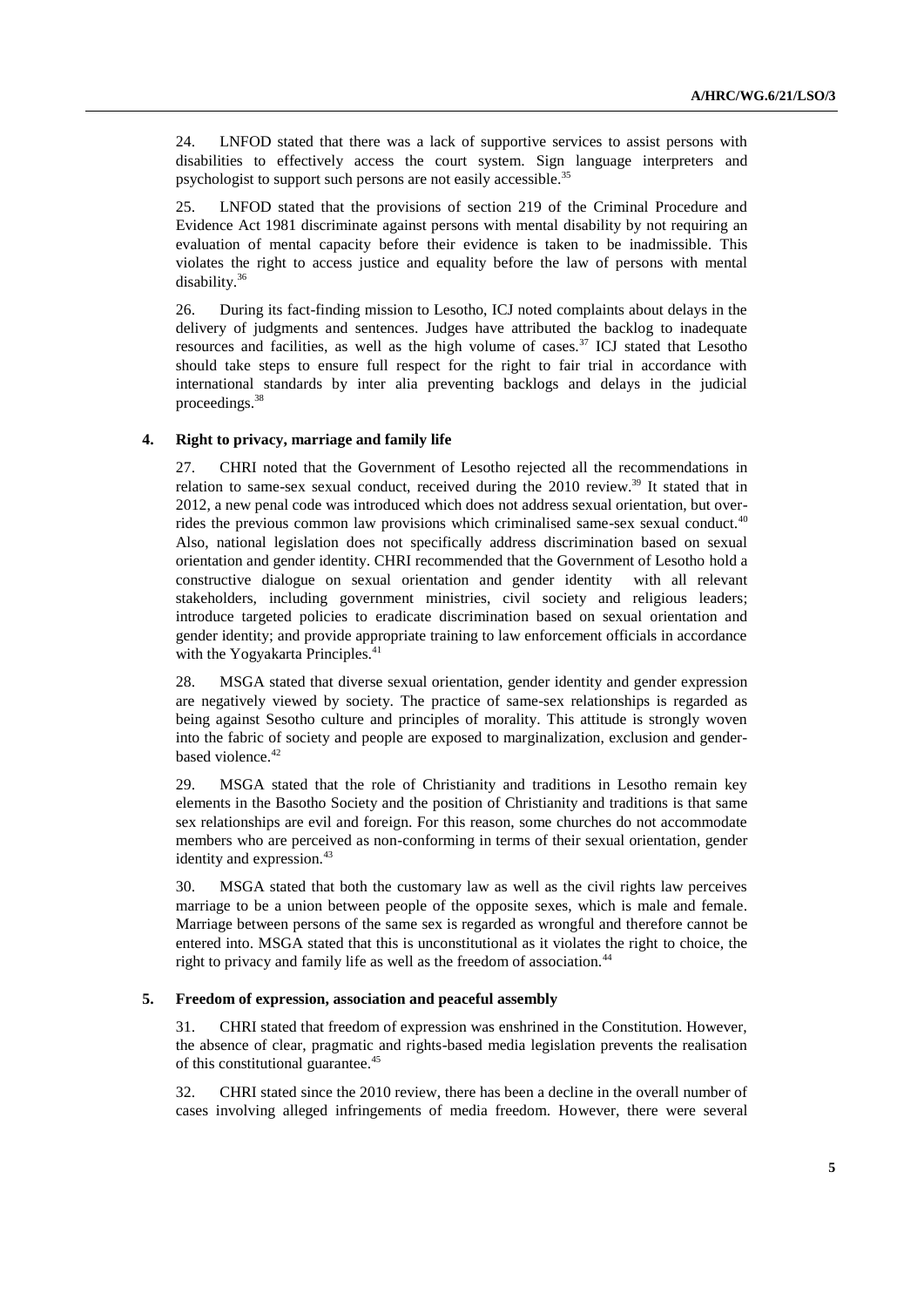reported cases of ad hoc Government intervention in media coverage, police harassment of investigative journalists and judicial decisions that have a damaging and limiting effect on the freedom of expression.<sup>46</sup> CHRI recommended that the Government of Lesotho adopt a clear, up-to-date, human rights based media policy aligned with internationally recognised best practices. 47

33. CHRI stated that although freedom of assembly and association were generally respected, there were reported bouts of pre-electoral violence in 2012, as well as a few specific cases of police brutality against protesters.<sup>48</sup> It recommended that the Government of Lesotho ensure that the freedom of assembly is accorded adequate protection, and ensure that all allegations of excessive use of force by law enforcement officials against peaceful protesters are properly investigated by an independent and impartial body.<sup>49</sup>

#### **6. Right to social security and to an adequate standard of living**

34. World Vision Lesotho (WV) stated that during the 2010 review, the Government of Lesotho received recommendations to enact the Children's Protection and Welfare Bill, which was enacted in  $2011^{50}$ 

35. WV stated that the Children's Protection and Welfare Act represents the national efforts to address the provisions of the Convention on the Rights of the Child and the African Charter on the Rights and Welfare of the Child. It seeks to ensure that children's rights are respected, promoted and protected, particularly in relation to the social and economic well-being of children, including vulnerable children. WV recommended that the Government of Lesotho fully implement the Children's Protection and Welfare Act; ensure that the allocation of sufficient budget for the needs of vulnerable children and their families; and ensure the provision of quality support to vulnerable children and their families. 51

36. WV stated that as of December 2013, 45 percent of births were registered. The impact of a lack of registration of births includes a lack of access to essential services such as public assistance, child grants and educational assistance, and difficulties in securing any inheritance.<sup>52</sup>

37. WV stated that the National Identity and Civil Registration Department under the ministry of Home Affairs has intensified campaigns and outreach programmes in the communities to accelerate and promote birth registration country wide. However, particular challenges remain such as the lack of knowledge on the documentation required for birth registration, the lack of supporting documentation needed for registration, and in the case of the registration of orphaned children, guardians and relatives do not have the required information in relation to the child's birth.<sup>53</sup> WV recommended that the Government of Lesotho take the necessary steps to ensure that birth registration is effectively implemented and enforced; and seek financial and technical capacity to fully equip the National Identity and Civil Registry Department so as to promote the effectiveness of birth registration systems and processes.<sup>54</sup>

## **7. Rights to health**

38. WV stated that there are significant inequities in access to health care among different groups, with women and children in rural areas being the most disadvantaged. Norms and cultural practices grant women fewer decision-making powers. Access to healthcare and the quality of the care is limited due to low funding, lack of equipment and medication at health centres and the lack of skilled staff. In addition, geographic, financial and cultural barriers often prevent people from seeking care.<sup>55</sup>

39. WV stated that despite health care services being free at the access point, people's access to such services is limited because of long geographic distances to health care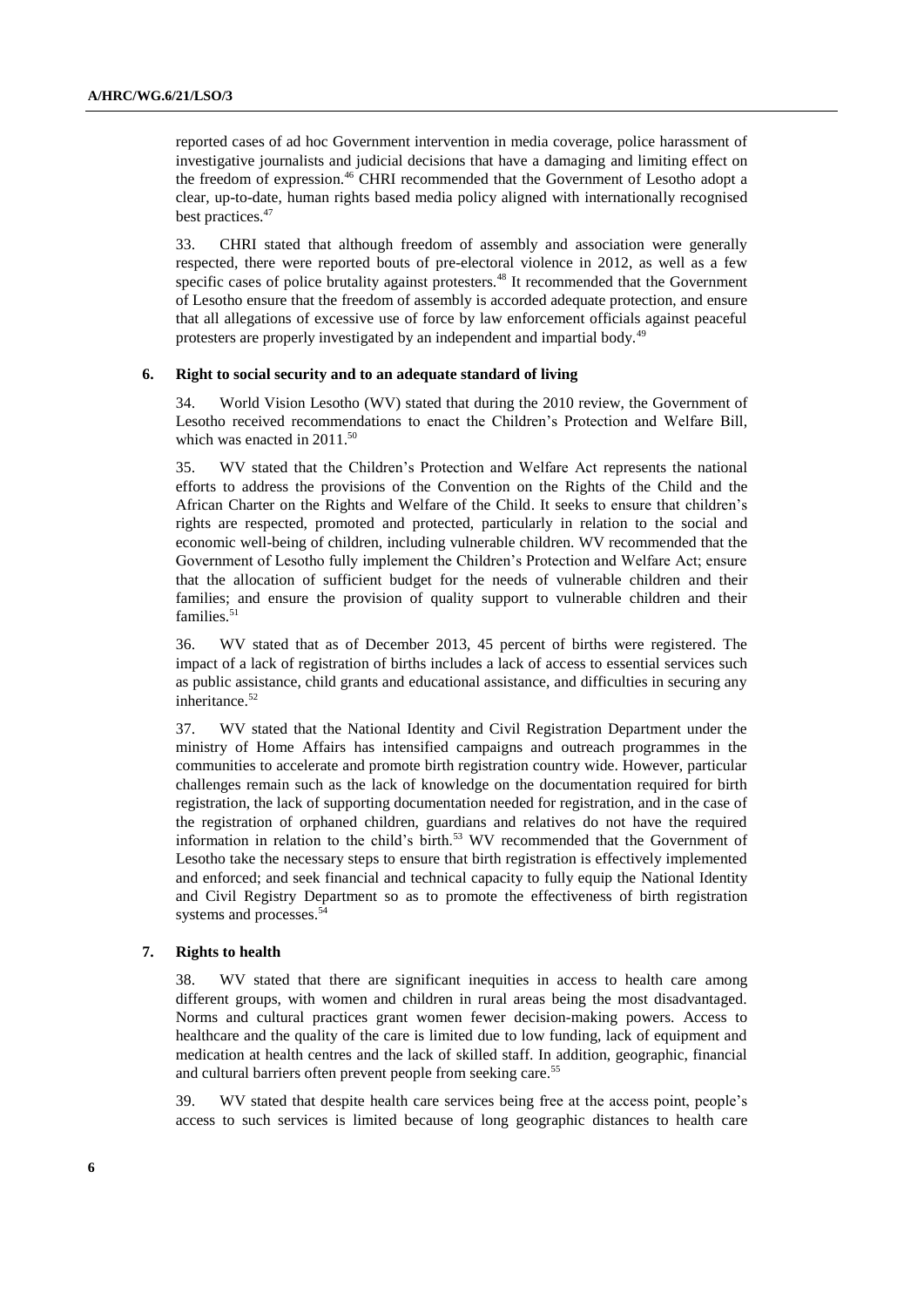facilities, the mountainous terrain, combined with bad roads and expensive public transport. Community health campaigns involving door-to-door and school visits from health workers have been halted due to shortages of staff.<sup>56</sup>

40. WV stated that the Government of Lesotho has developed a range of policies and plans aimed at improving maternal and child health and nutritional services, including the National Health Sector Policy and Strategic Plan, and the Infant and Young Child Feeding Policy.<sup>57</sup> WV recommended that the Government of Lesotho ensure equitable access and utilization of quality health services to effectively address maternal, new-born and child health.<sup>58</sup>

41. WV stated that reforms in the structure of primary health care services together with the introduction of subsidized fees and free maternal and child health services at healthcentre level are aimed at improving the availability of and access to health services. Most of the health centres have been renovated, salaries for health personnel working in hard-toreach health centres have been increased, and curriculum and training materials for village health workers have been provided.<sup>59</sup> WV recommended that the Government of Lesotho ensure that the new initiatives are extended to reach all ten districts of Lesotho. $60$ 

42. WV stated that many communities show poor understanding about health issues and therefore many people refuse to be tested or treated for HIV.<sup>61</sup> DPE stated that HIV testing is mandatory for prenatal services and pregnant women were often subjected to HIV testing without consent.<sup>62</sup>

43. WV stated that under the Every Woman Every Child initiative the Government of Lesotho had committed to meet the target of allocating 15 percent of government expenditure to health, as agreed in the Abuja Declaration. However, in 2011, health spending was 7.5 percent according to a budget speech by the Minister of Finance, thus remaining far from the target set in the Abuja Declaration. Even though the health sector is underfunded, the existing health budget is not spent, due to lack of human resources and poor planning.<sup>63</sup> WV recommended that the Government of Lesotho act on its commitment to increase the allocation of resources to the health sector to at least 15 percent of the total national budget and ensure effective utilization and accountability, in line with its commitments under the Abuja Declaration and the Every Woman, Every Child initiative.<sup>64</sup>

#### **8. Right to education**

44. WV stated that in 2010, the Government of Lesotho adopted the Education Act, which provides for free and compulsory primary education. The Government has also developed a child-friendly school policy. However, there are a limited number of schools, especially secondary schools, in some of the rural areas, which resulted in children having to walk long distances to go to school. There is a lack of qualified teachers for children with special needs and inadequate monitoring of pupil and teacher ratios. WV stated that some children, particularly those from poor families, drop out of school due to lack of resources to meet other school requirements such as uniforms. <sup>65</sup> WV recommended that the Government of Lesotho take the necessary steps to ensure that community members are adequately sensitized on the importance of education for both boys and girls; enforce the Education Act 2010 and the child friendly school policy, to ensure that all children go to school; allocate more resources to the Ministry of Education to ensure that all education standards are met, particularly the pupil-teacher ratio.<sup>66</sup>

45. WV recommended that the Government of Lesotho allocate more resources to the Ministry of Education to ensure inter alia adequate infrastructure conducive for all children, especially those with disabilities.<sup>67</sup>

46. WV stated that Lesotho has a system of "Initiation schools" – a cultural practice which boys are expected to attend to be groomed to become strong men. Boys thereafter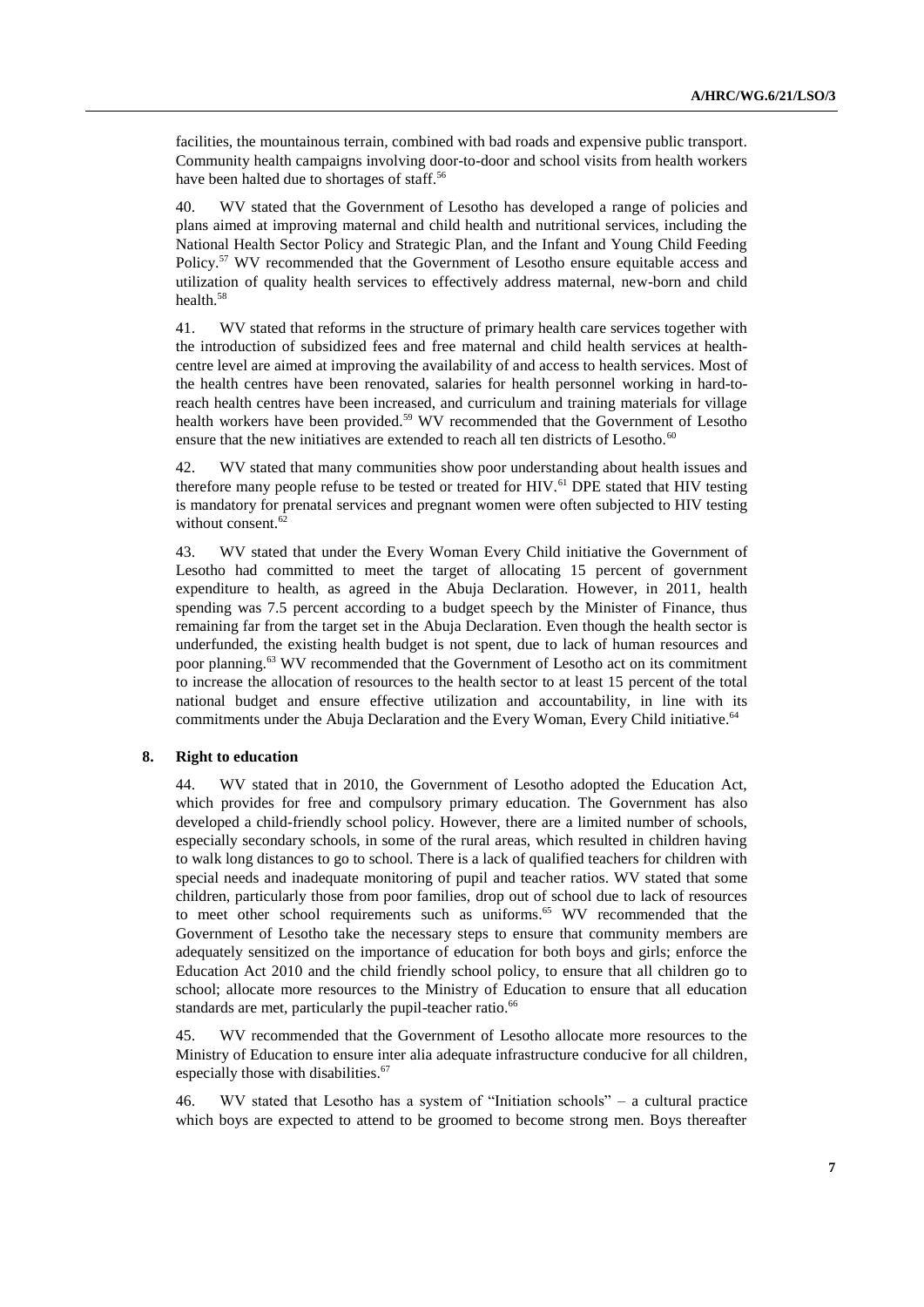immediately consider themselves to be men and therefore refuse to go back to school, which limits their access to education.<sup>68</sup> WV recommended that the Government of Lesotho ensure that the initiation schools do not open as the same time as the primary and secondary schools and also ensure that only youth over the age of 18 years are allowed to attend initiation schools.<sup>69</sup>

## **9. Persons with disabilities**

47. LNFOD stated that Lesotho adopted the National Disability and Rehabilitation Policy in 2011 with the aim of ensuring the meaningful inclusion of persons with disabilities in mainstream society. However, there are no directives and guidelines on the implementation of this Policy, and there is also no budget for its implementation.<sup>70</sup>

48. LNFOD stated that the Labour Code, 1992, and employment policies provide no specific reference to the employment of persons with disabilities. There were also no strategies in this regard. LNFOD urged the Government of Lesotho to adopt a national code of good practices for the employment of persons with disabilities, to amend the labour code to reflect the rights of persons with disabilities to employment and to adopt mechanisms to promote the employment of persons with disabilities.<sup>71</sup>

49. LNFOD stated that there was no social protection provision for persons with disabilities as a vulnerable group. It urged the Government of Lesotho to establish a grant for severely disabled persons.<sup>72</sup>

50. LNFOD stated that supportive services were needed to ensure that persons with disabilities were able to access education. It urged the Government of Lesotho to ensure the employment of sign language interpreters, the brailing of relevant reading material for students with visual disabilities and the provision of technologies to further support students.<sup>73</sup>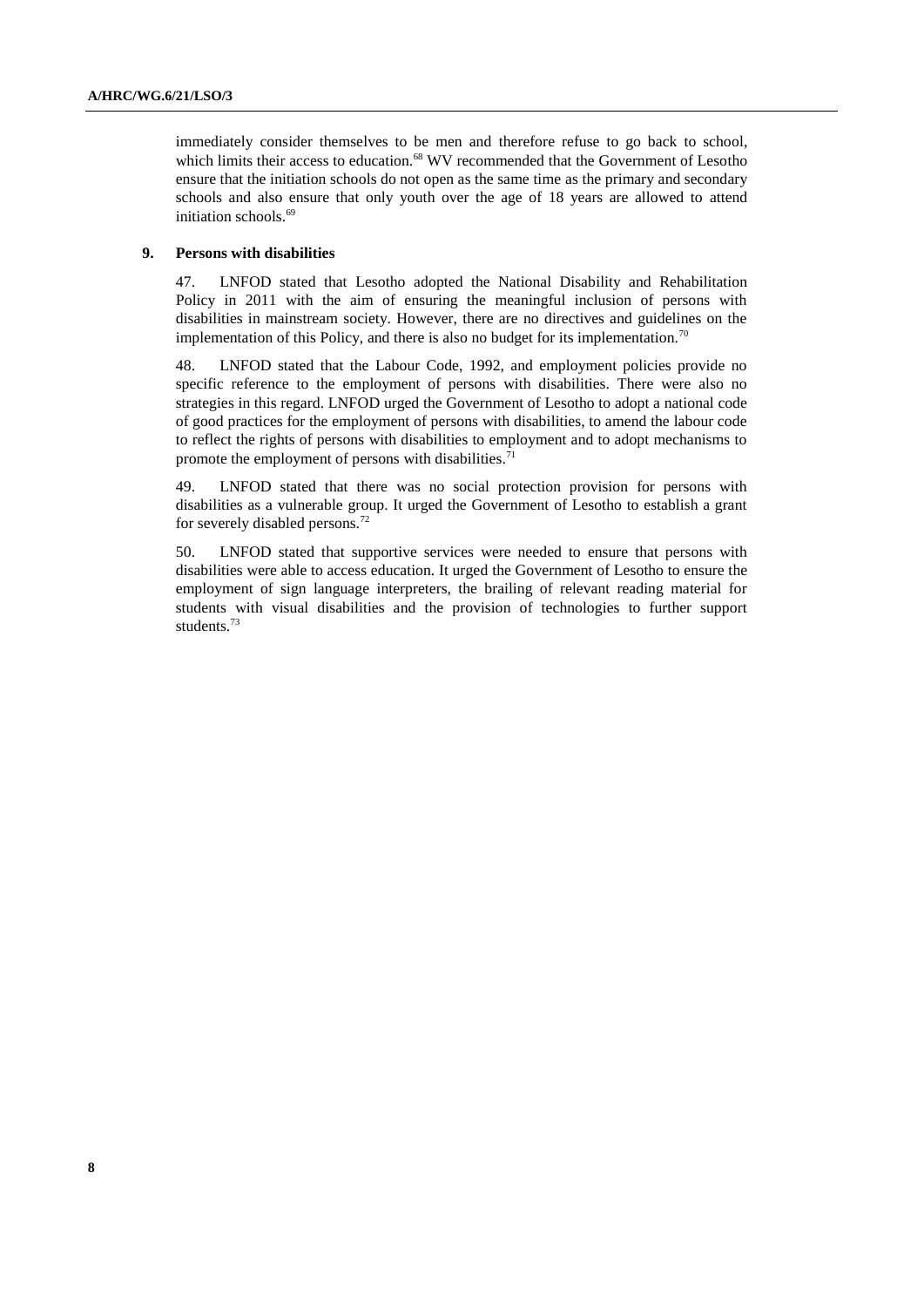## *Notes*

|                            |                                                      | The stakeholders listed below have contributed information for this summary; the full texts of all<br>original submissions are available at: www.ohchr.org. |  |
|----------------------------|------------------------------------------------------|-------------------------------------------------------------------------------------------------------------------------------------------------------------|--|
|                            |                                                      |                                                                                                                                                             |  |
|                            | Civil society<br>Individual submissions              |                                                                                                                                                             |  |
|                            |                                                      |                                                                                                                                                             |  |
|                            | <b>CHRI</b>                                          | Commonwealth Human Rights Initiative, New Delhi, India;                                                                                                     |  |
|                            | <b>DPE</b>                                           | Development for Peace Education, Maseru, Lesotho;                                                                                                           |  |
|                            | <b>GIEACPC</b>                                       | Global Initiative to End All Corporal Punishment of Children, London, United<br>Kingdom of Great Britain and Northern Ireland;                              |  |
|                            | ICJ                                                  | International Commission of Jurists, Geneva, Switzerland;                                                                                                   |  |
|                            | <b>LNFOD</b>                                         | Lesotho National Federation of Organizations of the Disabled, Maseru, Lesotho;                                                                              |  |
|                            | <b>MSGA</b>                                          | Matrix Support Group Association, Maseru, Lesotho;                                                                                                          |  |
|                            | WV.                                                  | World Vision Lesotho, Geneva, Switzerland.                                                                                                                  |  |
| 2                          | A/HRC/15/7.                                          |                                                                                                                                                             |  |
| 3                          | CHRI, p. 1.                                          |                                                                                                                                                             |  |
|                            | ICJ, p. 5, para. (k).                                |                                                                                                                                                             |  |
| 5                          | ICJ, p. 5, para. (l).                                |                                                                                                                                                             |  |
| 6                          | DPE, p. 2. See also MSGA, para. 3.                   |                                                                                                                                                             |  |
| 7                          | LNFOD, Section 2.                                    |                                                                                                                                                             |  |
| 8                          | LNFOD, Section 2.                                    |                                                                                                                                                             |  |
| 9                          | CHRI, para 10 (1).                                   |                                                                                                                                                             |  |
| 10                         | DPE, p. 4, para. 3.3.                                |                                                                                                                                                             |  |
| 11                         | ICJ, p. 5, para. 21 (1). See also MSGA, para. 7 (4). |                                                                                                                                                             |  |
| 12                         | ICJ, p. 5, para. 21 (h).                             |                                                                                                                                                             |  |
| 13                         | ICJ, p. 5, para. 21 (g).                             |                                                                                                                                                             |  |
| 14                         | See A/HRC/15/7, p. 16, para. 96.31.                  |                                                                                                                                                             |  |
| 15                         | CHRI, para. 2.                                       |                                                                                                                                                             |  |
| 16                         | ICJ, p. 5, para. (m).                                |                                                                                                                                                             |  |
| 17                         | CHRI, para 4.                                        |                                                                                                                                                             |  |
| 18                         | CHRI, para. 3.                                       |                                                                                                                                                             |  |
| 19                         | CHRI, para. 15.                                      |                                                                                                                                                             |  |
| 20                         | CHRI, para. 16 (1).                                  |                                                                                                                                                             |  |
| 21                         | MSGA, para. 5.3.                                     |                                                                                                                                                             |  |
| 22                         | MSGA, para. 5.4.                                     |                                                                                                                                                             |  |
| 23                         | CHRI, para. 5.                                       |                                                                                                                                                             |  |
| 24<br>ICJ, p. 3, para. 17. |                                                      |                                                                                                                                                             |  |
| 25                         | ICJ, p. 4, para. 18.                                 |                                                                                                                                                             |  |
| 26                         | ICJ, p. 4, para. 21 (f).                             |                                                                                                                                                             |  |
| 27                         | DPE, p. 4.                                           |                                                                                                                                                             |  |
| 28                         | CHRI, para. 16.                                      |                                                                                                                                                             |  |
| 29                         | CHRI, paras. 16 (2) and (3).                         |                                                                                                                                                             |  |
| 30                         | GIEACPC, p. 2, paras. 2.1 and 2.2.                   |                                                                                                                                                             |  |
|                            | DPE, p. 4.                                           |                                                                                                                                                             |  |
|                            | 32<br>ICJ, p. 1, paras. $4 - 6$ .                    |                                                                                                                                                             |  |
|                            | 33<br>ICJ, p. 4, para. 21(a).                        |                                                                                                                                                             |  |
|                            | 34<br>ICJ, p. 4, para 21 (b).                        |                                                                                                                                                             |  |
|                            | 35<br>LNFOD, Sub-section 3.1.                        |                                                                                                                                                             |  |
| 36                         | LNFOD, Sub-section 2.1.                              |                                                                                                                                                             |  |
| 37                         | ICJ, p. 2, para. 7.                                  |                                                                                                                                                             |  |
| 38                         | ICJ, p. 4, para. 21(d).                              |                                                                                                                                                             |  |
|                            | 39<br>See A/HRC/15/7, p. 20, para. 98.               |                                                                                                                                                             |  |
| 40<br>CHRI, para. 13.      |                                                      |                                                                                                                                                             |  |
| 41                         | CHRI, paras 15 (1) and (2).                          |                                                                                                                                                             |  |
| 42<br>MSGA, para. 4.       |                                                      |                                                                                                                                                             |  |
|                            |                                                      |                                                                                                                                                             |  |
|                            |                                                      |                                                                                                                                                             |  |